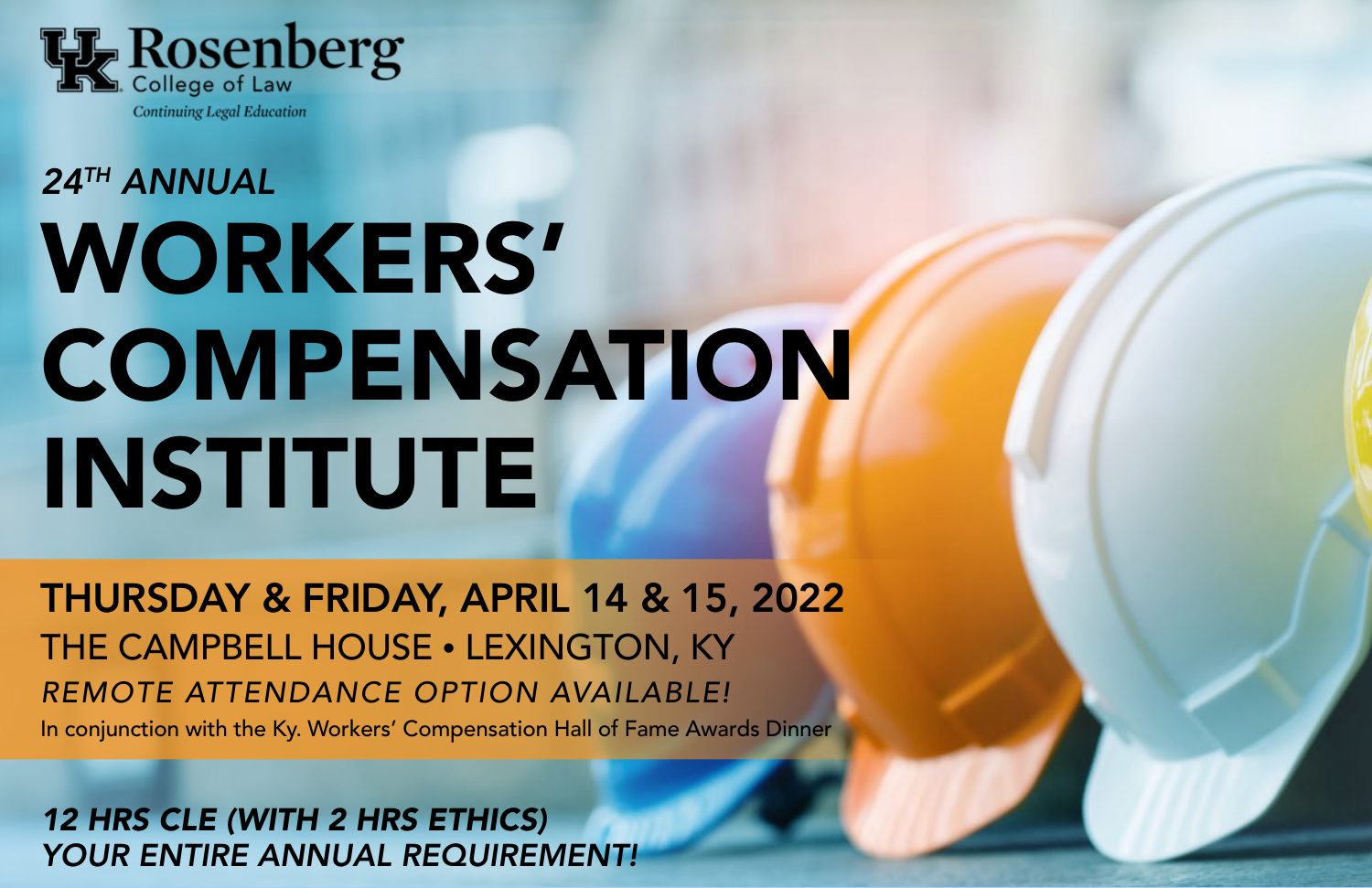### WORKERS' COMPENSATION INSTITUTE *UK/CLE 24TH ANNUAL* THURSDAY, APRIL 14, 2022 FRIDAY, APRIL 15, 2022

## 7:30 A.M. REGISTRATION TABLE OPENS /

CONTINENTAL BREAKFAST

- 8:15 A.M. WELCOME AND ANNOUNCEMENTS Lee Jones, Jones & Jones PLLC Gerald Vanover, Morgan, Collins, Yeast & Salyer PLLC
- 8:30 A.M. A REVIEW OF KEY WORKERS' COMPENSATION CASE LAW Jeffrey A. Roberts, Roberts Law Office Robert F. Ferreri, Ferreri Partners, PLLC
- 9:15 A.M. HEARING LOSS: HOW TO CHECK FOR IT AND HOW TO PROVE IT IS WORK-RELATED Sara May, Jones & Jones, PLLC Thomas E. Springer III, Springer Law Firm, PLLC

#### 10:05 A.M. MORNING BREAK

- 10:20 A.M. PRESUMPTIONS, SPECIAL DEFENSES AND BURDENS OF PROOF Hon. Greg Harvey, ALJ, Ky. DWC Mark D. Knight, Mark D. Knight Law Office Jefferson V. Layson, Ferreri Partners PLLC
- 11:05 A.M. WORKERS' COMPENSATION BOARD OPINION UPDATE Michael W. Alvey, Chairman, Workers' Compensation Board

#### 11:50 A.M. LUNCH BREAK

- 12:40 P.M. ADMIN. UPDATE FROM THE KY. DWC Hon. Douglas W. Gott, Chief ALJ, Ky. DWC Dale Hamblin, Jr., Ky. DWC
- 1:30 P.M. MEDIATING WORKERS' COMPENSATION CLAIMS: PRACTICE & PROCEDURE Hon. Douglas W. Gott, Chief ALJ, Ky. DWC Pierre J. Coolen, Morgan & Morgan Felicia A. Snyder, Snyder Law Office, PLLC

#### 2:20 P.M. AFTERNOON BREAK

- 2:35 P.M. OCCUPATIONAL ASTHMA AND OTHER RESPIRATORY IMPAIRMENTS CONTRACTED IN THE WORKPLACE Michael Thomas Kunjoo, Wilson & McQueen Bonnie Hoskins, Hoskins Law Offices, PLLC
- 3:20 P.M. APPORTIONMENT AFTER PREVIOUS INJURY AND TREATMENT Donald C. Walton III, Walton Niehaus Geordie Garatt, Housman, Garatt & Duncan, PLLC
- 4:05 P.M. LEGAL ETHICS IN WORKERS' COMPENSATION PRACTICE J. Landon Overfield, Overfield Law Office Dwight T. Lovan, Attorney at Law
- 5:05 P.M. RECESS INSTITUTE
- 5:30 P.M. KY. WORKERS' COMP. HALL OF FAME RECEPTION & DINNER

### 2022 PLANNING COMMITTEE

Gerald Vanover, Institute Co-Chair Morgan, Collins, Yeast and Salyer, PLLC Lee Jones, Institute Co-Chair Jones & Jones, PLLC

Michael W. Alvey | Ky. Workers' Comp. Bd., Chairman James G. Fogle | Fogle Keller Walker, PLLC Hon. Douglas W. Gott | Chief ALJ, Ky. Dep't of Workers' Claims Ben T. Haydon, Jr. | Haydon & McNamara PSC Bonnie Hoskins | Hoskins Law Offices, PLLC McKinnley Morgan | Morgan, Collins, Yeast and Salyer, PLLC Robert Walker | Comm'r. Ky. Dep't of Workers' Claims Timothy J. Wilson | Wilson & McQueen, PLLC Stephanie Wolfinbarger | Cotton Wolfinbarger & Associates PLLC

#### 8:00 A.M. CONTINENTAL BREAKFAST

- 8:30 A.M. CHANGES IN WORKERS' COMP MEDICAL FEE DISPUTES Hon. John B. Coleman, ALJ, Ky. DWC Hon. Stephanie L. Kinney, ALJ, Ky. DWC
- 9:25 A.M. AN UPDATE ON THE LAW OF MEDICARE SET-ASIDES (MSAs) Rafael Gonzalez, Cattie & Gonzalez, PLLC John V. Cattie, Cattie & Gonzalez, PLLC

#### 10:25 A.M. MORNING BREAK

10:40 A.M. PRACTICE TIPS FOR CUMULATIVE TRAUMA CLAIMS

Stephanie N. Wolfinbarger, Cotton Wolfinbarger & Associates, PLLC Kelley D. Gray, Pohl & Aubrey, P.S.C.

- 11:30 A.M. 60 TIPS IN 60 MINUTES Hon. Tonya M. Clemons, ALJ, Ky. DWC Hon. Jonathan Weatherby, ALJ, Ky. DWC Brandon L. Rosen, Pohl & Aubrey, P.S.C. Bonnie Hoskins, Hoskins Law Offices, PLLC Scott Justice, Justice Law Office Pierre J. Coolen, Morgan & Morgan
- 12:30 P.M. LEGAL ETHICS FOR THE WORKERS' COMPENSATION PRACTITIONER Thomas B. Clark, Clark Law Office
	- 1:30 P.M. ADJOURN INSTITUTE

### REGISTRATION INFORMATION

Preregistration is strongly recommended. Registration prices can be found on the registration form. This Institute will offer the option of attending virtually via live-streamed video. Instructions will be provided if you select this option on the registration form. You will need stable, high-speed internet access and a computer, laptop, tablet, or other mobile device. This program is accredited by the Kentucky Bar Association for 12 hours of CLE credit, including 2 hours of Ethics credit. Other "60 minute states" (such as Indiana and Tennessee) should qualify as well. "50 minute states" (such as West Virginia) should qualify this program for 14 hours of CLE credit, including 2 hours of Ethics credit. **If it is deemed unsafe to** hold this Institute in person, it will continue as a live-streamed webinar with the same dates and agenda. We will notify registrants of changes as soon as is practicable. See registrant cancellation policy below.

#### CANCELLATIONS, REFUNDS & SUBSTITUTIONS

Upon cancellation, a full refund of tuition (less \$50 administrative charge) will be given up to 4:30 p.m. EST, April 6, 2022. Registrants who cancel may still request course materials. If requested, course materials will be mailed after the seminar and the cost will be deducted from any refund. No refunds are available for cancellations after the deadline; however, course materials will be mailed after the seminar in full consideration for tuition paid. Registrations are transferable and substitution of registrants may be made any time before the seminar begins.

#### SEMINAR LOCATION & PARKING INFORMATION

The seminar will be held at The Campbell House, located at 1375 South Broadway in Lexington, Kentucky. The participant room block is for the nights of April 13 & 14, 2022. Rooms will be held until March 25, 2022, or until sold out, at the rate of \$139 per night. Reserve rooms directly with the hotel, by calling 859-255-4281 and identifying yourself as being with the group University of Kentucky Office of Continuing Legal Education. There is no additional fee to park at the hotel.

#### THIRD ANNUAL KY. WORKERS' COMPENSATION HALL OF FAME DINNER

To get your ticket for the Hall of Fame Awards Dinner, please contact the Kentucky Workers' Compensation Hall of Fame at 859-253-2373. Tickets are \$50 per person. Checks can be sent to 961 Chinoe Road, Lexington, Kentucky 40502, and made out to Kentucky Workers' Compensation Hall of Fame.